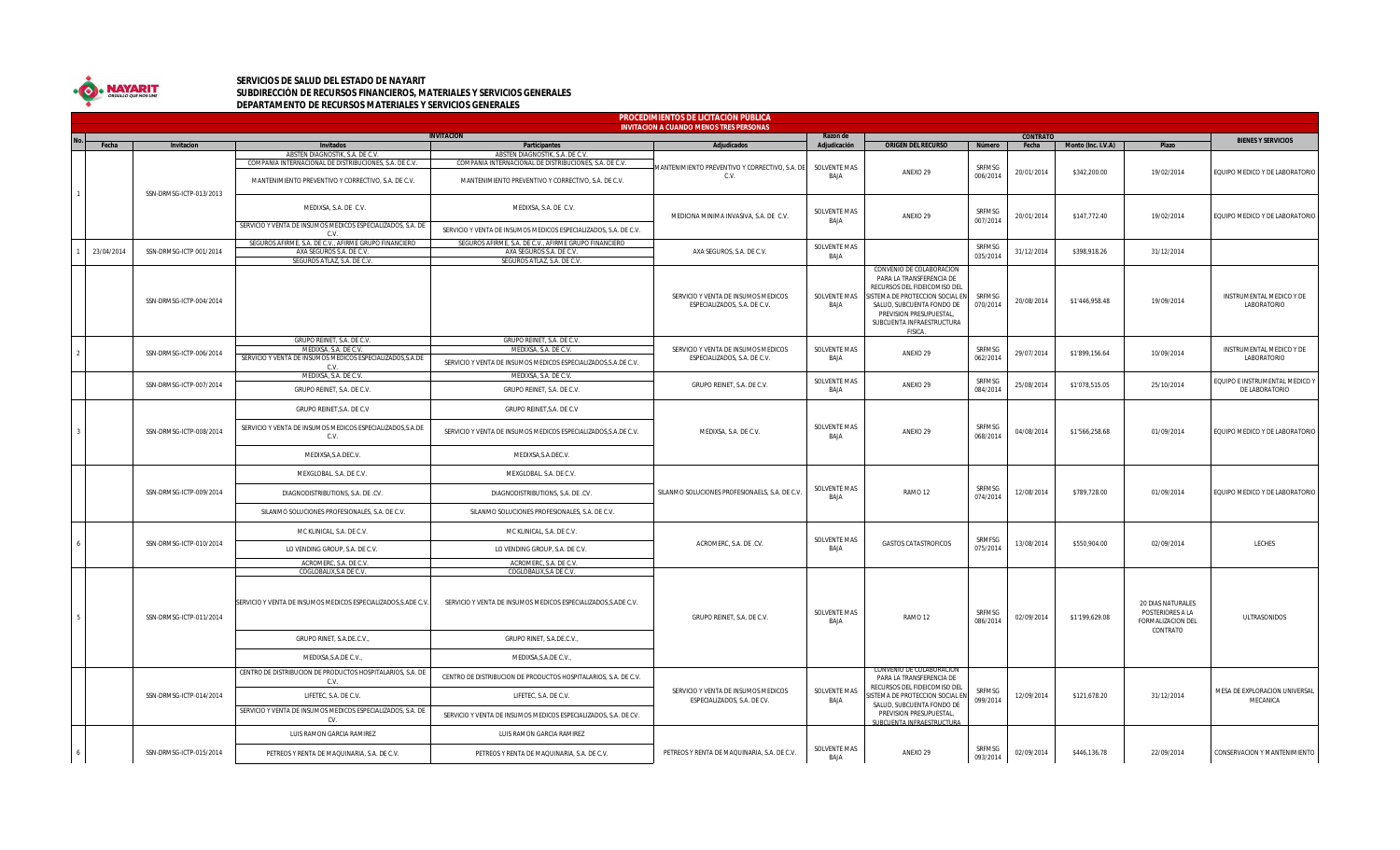

## **SERVICIOS DE SALUD DEL ESTADO DE NAYARIT SUBDIRECCIÓN DE RECURSOS FINANCIEROS, MATERIALES Y SERVICIOS GENERALES DEPARTAMENTO DE RECURSOS MATERIALES Y SERVICIOS GENERALES**

|  | <b>PROCEDIMIENTOS DE LICITACIÓN PÚBLICA</b> |                         |                                                                                                            |                                                                  |                                                        |                                    |                              |                    |                 |                    |                                          |                                                                            |
|--|---------------------------------------------|-------------------------|------------------------------------------------------------------------------------------------------------|------------------------------------------------------------------|--------------------------------------------------------|------------------------------------|------------------------------|--------------------|-----------------|--------------------|------------------------------------------|----------------------------------------------------------------------------|
|  |                                             |                         |                                                                                                            | <b>INVITACION</b>                                                | <b>INVITACION A CUANDO MENOS TRES PERSONAS</b>         | Razon de                           |                              |                    | <b>CONTRATO</b> |                    |                                          |                                                                            |
|  | Fecha                                       | Invitacion              | Invitados                                                                                                  | Participantes                                                    | Adjudicados                                            | Adjudicación                       | <b>ORIGEN DEL RECURSO</b>    | Número             | Fecha           | Monto (Inc. I.V.A) | Plazo                                    | <b>BIENES Y SERVICIOS</b>                                                  |
|  |                                             |                         | VAZQUEZ Y VAZQUEZ CONSTRUCCIONES, S.A. DE C.V.                                                             | VAZQUEZ Y VAZQUEZ CONSTRUCCIONES, S.A. DE C.V.                   |                                                        |                                    |                              |                    |                 |                    |                                          |                                                                            |
|  |                                             |                         | FRANCISCO JAVIER MACIAS HERNADEZ                                                                           | FRANCISCO JAVIER MACIAS HERNADEZ                                 | GRUPO SANTANA DEL PACIFICO, S.A DE C.V.                | SOLVENTE MAS<br>BAJA               | ANEXO 29                     | SRFMSG<br>117/2014 | 09/10/2014      |                    | 29/10/2014                               | RADIOCOMUNICACION                                                          |
|  |                                             | SSN-DRMSG-ICTP-016/2014 | GRUPO SANTANA DEL PACIFICO, S.A. DE C.V.                                                                   | GRUPO SANTANA DEL PACIFICO, S.A. DE C.V.                         |                                                        |                                    |                              |                    |                 | \$896,743.99       |                                          |                                                                            |
|  |                                             |                         | JESUS ANTONIO CRUZ LIMON                                                                                   | JESUS ANTONIO CRUZ LIMON                                         |                                                        |                                    |                              |                    |                 |                    |                                          |                                                                            |
|  |                                             |                         | LUIS RAMON GARCIA RAMIREZ                                                                                  | LUIS RAMON GARCIA RAMIREZ                                        | PETREOS Y RENTA DE MAQUINARIA, S.A. DE C.V.            | SOLVENTE MAS<br><b>BAIA</b>        | ANEXO 29                     | SRFMSG<br>113/2014 | 03/10/2014      | \$377,041.89       | 23/10/2014                               | CONSERVACION Y MANTENIMIENTO<br>MENOR DE INMUEBLES                         |
|  |                                             | SSN-DRMSG-ICTP-017/2014 | PETREOS Y RENTA DE MAQUINARIA, S.A. DE C.V.                                                                | PETREOS Y RENTA DE MAQUINARIA, S.A. DE C.V.                      |                                                        |                                    |                              |                    |                 |                    |                                          |                                                                            |
|  |                                             |                         | VAZQUEZ Y VAZQUEZ CONSTRUCCIONES, S.A. DE C.V.                                                             | VAZQUEZ Y VAZQUEZ CONSTRUCCIONES, S.A. DE C.V.                   |                                                        |                                    |                              |                    |                 |                    |                                          |                                                                            |
|  |                                             |                         | BERTHA DORINDA SANCHEZ TIRADO                                                                              | BERTHA DORINDA SANCHEZ TIRADO                                    |                                                        |                                    |                              |                    |                 |                    |                                          |                                                                            |
|  |                                             |                         | CONSULTORES ASOCIADOS EN TECNOLOGIA Y<br>TELECOMUNICACIONES, S.A DE C.V.                                   | CONSULTORES ASOCIADOS EN TECNOLOGIA Y TELECOMUNICACIONES, S.A DE | INFORMATICA OPCYON, S.A. DE C.V.                       | SOLVENTE MAS<br>BAJA               |                              | SRFMSG             |                 |                    |                                          | TELEVISIONES LED, CAMARA WEB,                                              |
|  |                                             | SSN-DRMSG-ICTP-019/2014 |                                                                                                            | C.V                                                              |                                                        |                                    | ANEXO 29                     | 128/2014           | 21/10/2014      | \$810,000.00       | 10/11/2014                               | TABLET                                                                     |
|  |                                             |                         | INFORMATICA OPCYON, S.A. DE C.V.                                                                           | INFORMATICA OPCYON, S.A. DE C.V.                                 |                                                        |                                    |                              |                    |                 |                    |                                          |                                                                            |
|  |                                             |                         | GRUPO CONSTRUCTOR SAN FRANCISCO, S. DE R.L. DE C.V.                                                        | GRUPO CONSTRUCTOR SAN FRANCISCO, S. DE R.L. DE C.V.              | OHTLIA DISEÑOS Y CONSTRUCCIONES, S. DE R.L. DE<br>C.V. | <b>SOLVENTE MAS</b><br><b>BAIA</b> | ANEXO 29                     | SRFMSG<br>136/2014 | 05/11/2014      | \$339,545.83       | 25/11/2014                               | CONSERVACION Y<br>MANTENIMIENTOMENOR DE<br><b>INMUEBLES</b>                |
|  |                                             | SSN-DRMSG-ICTP-020/2014 | AMBITO CONSTRUCTIVO, S. DE R.L. DE C.V.                                                                    | AMBITO CONSTRUCTIVO, S. DE R.L. DE C.V.                          |                                                        |                                    |                              |                    |                 |                    |                                          |                                                                            |
|  |                                             |                         | OHTLIA DISEÑOS Y CONSTRUCCIONES, S. DE R.L. DE C.V.                                                        | OHTLIA DISEÑOS Y CONSTRUCCIONES, S. DE R.L. DE C.V.              |                                                        |                                    |                              |                    |                 |                    |                                          |                                                                            |
|  |                                             |                         | GRUPO CONSTRUCTOR SAN FRANCISCO, S. DE R.L. DE C.V.                                                        | GRUPO CONSTRUCTOR SAN FRANCISCO, S. DE R.L. DE C.V.              | AMBITO CONSTRUCTIVO, S. DE R.L. DE C.V.                | SOLVENTE MAS<br>BAJA               | ANEXO 29                     | SRFMSG<br>137/2014 | 05/11/2014      | \$347,613.89       | 25/11/2014                               | MANTENIMIENTO Y CONSERVACION<br>MENOR DE INMUEBLES                         |
|  |                                             | SSN-DRMSG-ICTP-021/2014 | AMBITO CONSTRUCTIVO, S. DE R.L. DE C.V.                                                                    | AMBITO CONSTRUCTIVO, S. DE R.L. DE C.V.                          |                                                        |                                    |                              |                    |                 |                    |                                          |                                                                            |
|  |                                             |                         | OHTLIA DISEÑOS Y CONSTRUCCIONES, S. DE R.L. DE C.V.                                                        | OHTLIA DISEÑOS Y CONSTRUCCIONES, S. DE R.L. DE C.V.              |                                                        |                                    |                              |                    |                 |                    |                                          |                                                                            |
|  |                                             | SSN-DRMSG-ICTP-022/2014 | DIAGNODISTRIBUTIONS, S.A. DE C.V.                                                                          | SILANMO SOLUCIONES PROFESIONAELS, S.A. DE C.V.                   | SILANMO SOLUCIONES PROFESIONALES, S.A. DE C.V.         | SOLVENTE MAS<br>BAJA               | RAMO 12                      | SRFMSG<br>141/2014 | 11/11/2014      | \$1'312,395.00     | 31/12/2014                               | TIRAS REACTIVAS PARA<br>DETERMINACION CUANTITATIVA DE<br>PERFIL DE LIPIDOS |
|  |                                             |                         | MEXGLOBAL, S.A. DE C.V.                                                                                    | DIAGNODISTRIBUTIONS, S.A. DE C.V.                                |                                                        |                                    |                              |                    |                 |                    |                                          |                                                                            |
|  |                                             |                         | SILANMO SOLUCIONES PROFESIONAELS, S.A. DE C.V.                                                             |                                                                  |                                                        |                                    |                              |                    |                 |                    |                                          |                                                                            |
|  |                                             |                         | AMBITO CONSTRUCTIVO. S. DE R.L. DE C.V.                                                                    | AMBITO CONSTRUCTIVO. S. DE R.L. DE C.V.                          |                                                        | SOLVENTE MAS                       |                              | SRFMSG             |                 |                    |                                          | CONSERVACION Y MANTENIMIENTO                                               |
|  |                                             | SSN-DRMSG-ICTP-024/2014 | ISLAS-VERA DISEÑO Y CONSTRUCCION, S.A. DE C.V.                                                             | ISLAS-VERA DISEÑO Y CONSTRUCCION, S.A. DE C.V.                   | ISLAS-VERA DISEÑO Y CONSTRUCCION, S.A. DE C.V.         | BAJA                               | ANEXO 29.1                   | 139/2014           | 10/11/2014      | \$654,451.54       | 01/12/2014                               | MENOR DE INMUEBLES                                                         |
|  |                                             |                         | PETREOS Y RENTA DE MAQUINARIA, S.A. DE C.V.                                                                | PETREOS Y RENTA DE MAQUINARIA, S.A. DE C.V.                      |                                                        |                                    |                              |                    |                 |                    |                                          |                                                                            |
|  |                                             | SSN-DRMSG-ICTP-026/2014 | COMERCIALIZADORA CONSURBA PUEBLA, S.A. DE C.V.<br>CONSTRUCCIONES Y PROYECTOS DE INGENIERIA OLMECA, S.A. DE | COMERCIALIZADORA CONSURBA PUEBLA, S.A. DE C.V.                   | ISLAS-VERA DISEÑO Y CONSTRUCCION, S.A. DE C.V.         | SOLVENTE MAS<br><b>BAIA</b>        | ANEXO 29                     | SRFMSG<br>140/2014 | 12/11/2014      | \$1'241,985.91     | 02/12/2014                               | CONSERVACION Y MANTENIMIENTO<br>MENOR DE INMUEBLES                         |
|  |                                             |                         |                                                                                                            | CONSTRUCCIONES Y PROYECTOS DE INGENIERIA OLMECA, S.A. DE C.V.    |                                                        |                                    |                              |                    |                 |                    |                                          |                                                                            |
|  |                                             |                         | ISLAS-VERA DISEÑO Y CONSTRUCCION, S.A. DE C.V.                                                             | ISLAS-VERA DISEÑO Y CONSTRUCCION, S.A. DE C.V.                   |                                                        |                                    |                              |                    |                 |                    |                                          |                                                                            |
|  |                                             | SSN-DRMSG-ICTP-027/2014 | TECNOLOGIA MEDICA INTERAMERICANA, S.A. DE C.V.                                                             | TECNOLOGIA MEDICA INTERAMERICANA, S.A. DE C.V.                   | SERVICIOS PROFESIONALES NYS, S.A. DE C.V.              | SOLVENTE MAS<br>BAJA               | SRFMSG<br>OPORTUNIDADES 2014 |                    | 26/11/2014      | \$1'877,112.00     | 31/12/2014                               | MICROCUBETAS                                                               |
|  |                                             |                         | SERVICIOS PROFESIONALES EN LABORATORIOS NYS, S.A. DE C.V                                                   | SERVICIOS PROFESIONALES EN LABORATORIOS NYS, S.A. DE C.V.        |                                                        |                                    |                              | 153/2014           |                 |                    |                                          |                                                                            |
|  |                                             |                         | SILANMO SOLUCIONES PROFESIONAELS, S.A. DE C.V.                                                             | SILANMO SOLUCIONES PROFESIONAELS, S.A. DE C.V.                   |                                                        |                                    |                              |                    |                 |                    |                                          |                                                                            |
|  |                                             | SSN-DRMSG-ICTP-028/2014 | DISTRIBUCION E IMPORTACION DE INSUMOS PARA LABORATORIO<br>$A.$ DE $C.V.$                                   |                                                                  | ARBILAB, S.A. DE C,V.                                  |                                    | RAMO <sub>12</sub>           | SRFMSG<br>154/2014 | 25/11/2014      | \$551,999.99       |                                          |                                                                            |
|  |                                             |                         | ARBILAB, S.A. DE C.V.                                                                                      |                                                                  |                                                        | <b>SOLVENTE MAS</b><br>BAJA        |                              |                    |                 |                    |                                          | AUTOCLAVE PARA USO DE                                                      |
|  |                                             |                         | OGLOBALIX, S.A. DE C.V.                                                                                    | ARBILAB, S.A. DE C.V.                                            |                                                        |                                    |                              |                    |                 |                    | 16/12/2014                               | LABORATORIO                                                                |
|  |                                             |                         | MC KLINICAL, S.A. DE C.V.                                                                                  |                                                                  |                                                        |                                    |                              |                    |                 |                    |                                          |                                                                            |
|  |                                             |                         | ACROMERC, S.A. DE C.V.                                                                                     | ACROMERC, S.A. DE C.V.                                           | MC KLINICAL, S.A. DE C.V.                              | SOLVENTE MAS                       |                              | SRFMSG             |                 |                    |                                          | MEDICINAS Y PRODUCTOS                                                      |
|  |                                             | SSN-DRMSG-ICTP-029/2014 | MC KLINICAL, S.A. DE C.V.                                                                                  | MC KLINICAL, S.A. DE C.V.                                        |                                                        | <b>BAIA</b>                        | RAMO <sub>12</sub>           | 145/2014           | 14/11/2014      | \$650,710.00       | 08/12/2014                               | <b>FARMACEUTICOS</b>                                                       |
|  |                                             |                         | COGLOBALIX, S.A. DE C.V.                                                                                   |                                                                  |                                                        | SOLVENTE MAS                       |                              | SRFMSG             |                 |                    |                                          | TIRAS REACTIVAS PARA                                                       |
|  | SSN-DRMSG-ICTP-031/2014                     | ARBILAB, S.A. DE C.V.   | IMPLEMENTOS MEDICOS DE OCCIDENTE, SA. DE C.V.                                                              | IMPLEMENTOS MEDICOS DE OCCIDENTE, SA. DE C.V.                    | BAJA                                                   | <b>GASTOS CATASTROFICOS</b>        | 163/2014                     | 02/12/2014         | \$800,400.00    |                    | DETERMINACION DE GLUCOSA EN LA<br>SANGRE |                                                                            |
|  |                                             |                         | IMPLEMENTOS MEDICOS DE OCCIDENTE, S.A. DE C.V.                                                             |                                                                  |                                                        |                                    |                              |                    |                 |                    | 22/12/2014                               |                                                                            |
|  |                                             |                         | BERTHA DORINDA SANCHEZ TIRADO                                                                              | BERTHA DORINDA SANCHEZ TIRADO                                    |                                                        |                                    |                              |                    |                 |                    |                                          |                                                                            |